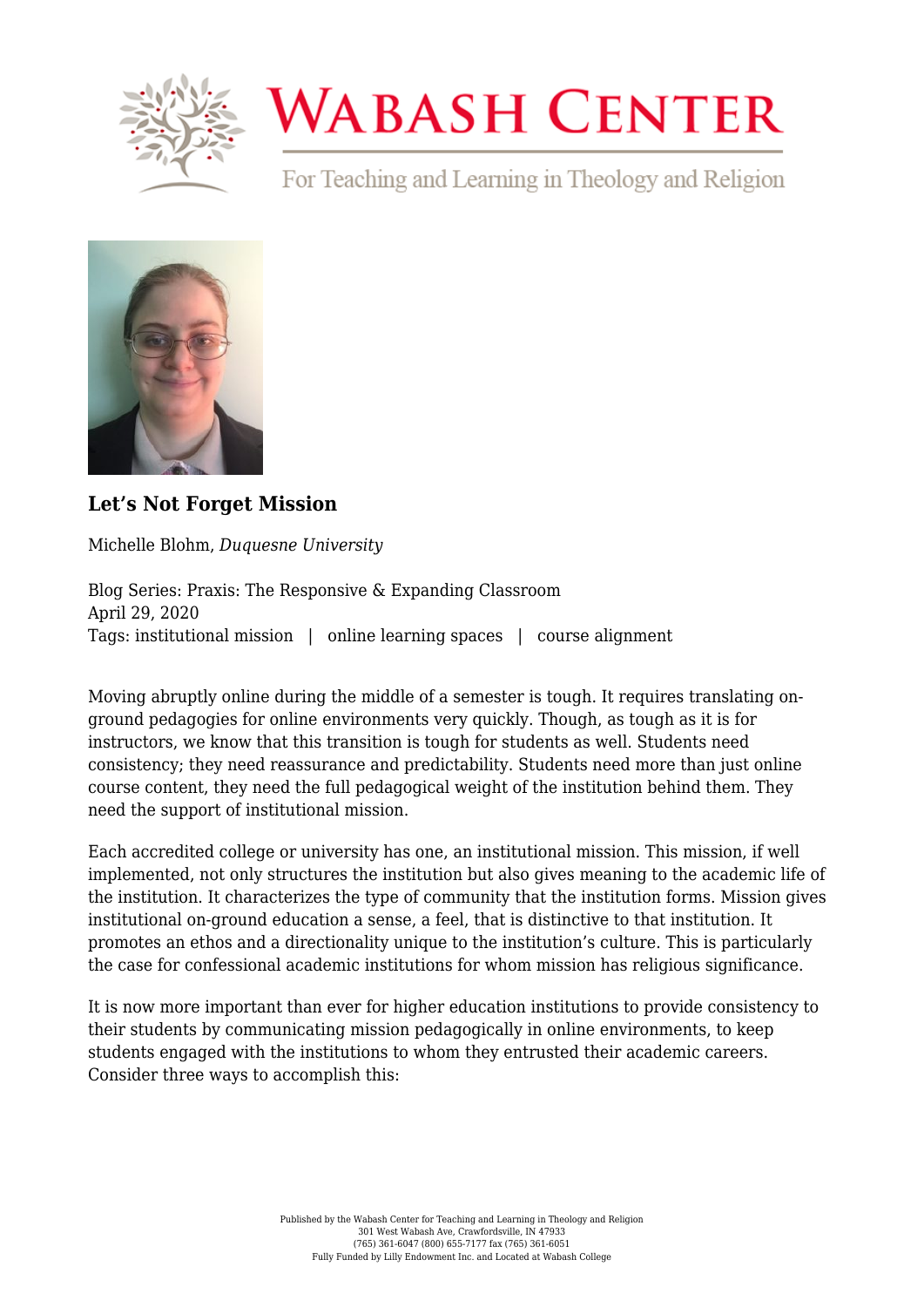#### **Draw from institutional symbols.**

Symbols bring people together to form community, and institutional missions tend to be built on symbols distinctive to the college or university. Your online environment can be enlivened through the process of identifying what these symbols are and evaluating how these symbols can be pedagogically leveraged to invoke your distinctive institutional ethos and culture.

Three types of institutional symbols are useful for consideration. 1) academic themes or virtues (such as "social justice," "service," "wellbeing," "hospitality") that characterize the institution's expression of academic excellence 2) documentary symbols such as strategic plans, the mission statement itself, student codes of conduct, academic integrity policies, etc. 3) initiative-based symbols such as athletic or wellbeing programs, community engagement programs, institutionbased institutes, etc.

Institutional symbols are particularly helpful when they are *diverse*. Diversity gives students multiple entry points into the communal life of the college or university and allows them to express themselves in a way that is most comfortable to their experience.

What are some of your institution's symbols? How can these be incorporated into your online pedagogy to create a more supportive learning environment? How are these symbols diverse?

### **Invite the wider campus community into learning spaces.**

Modeling mission in online learning environments is one way to communicate the mission to students. This can be done by drawing from those campus-based resources that were able to be moved online. For example, if your college or university librarian is now online, inviting him or her into the online learning space helps students to reconnect with the broader campus community supporting their learning. Similar assistance can be gained from resources such as guest lecturers, diversity and inclusion initiatives, campus ministry, career services, etc. When the larger campus community provides support according to the institution's mission, the community models its mission for students and expresses a sensibility consistent with their prior on-ground educational experiences.

Do you have members of the wider campus community whom you can draw from? How can these persons contribute to your course? How do they model the institutional culture?

#### **Engage students in practicing the mission in the online learning environment.**

The mission is not something that institutional employees "give" to students, but something that the institution as a community enacts together. Once missional symbols and modeling are pedagogically incorporated into their curricula, students are initiated into the mission as active participants. As participants in the mission, it is important for students to develop their own creative take on the mission and what it means in their lives. Formative and summative assessments oriented towards evaluating student appropriation of the mission can help students practice the mission and help them come together as an online community.